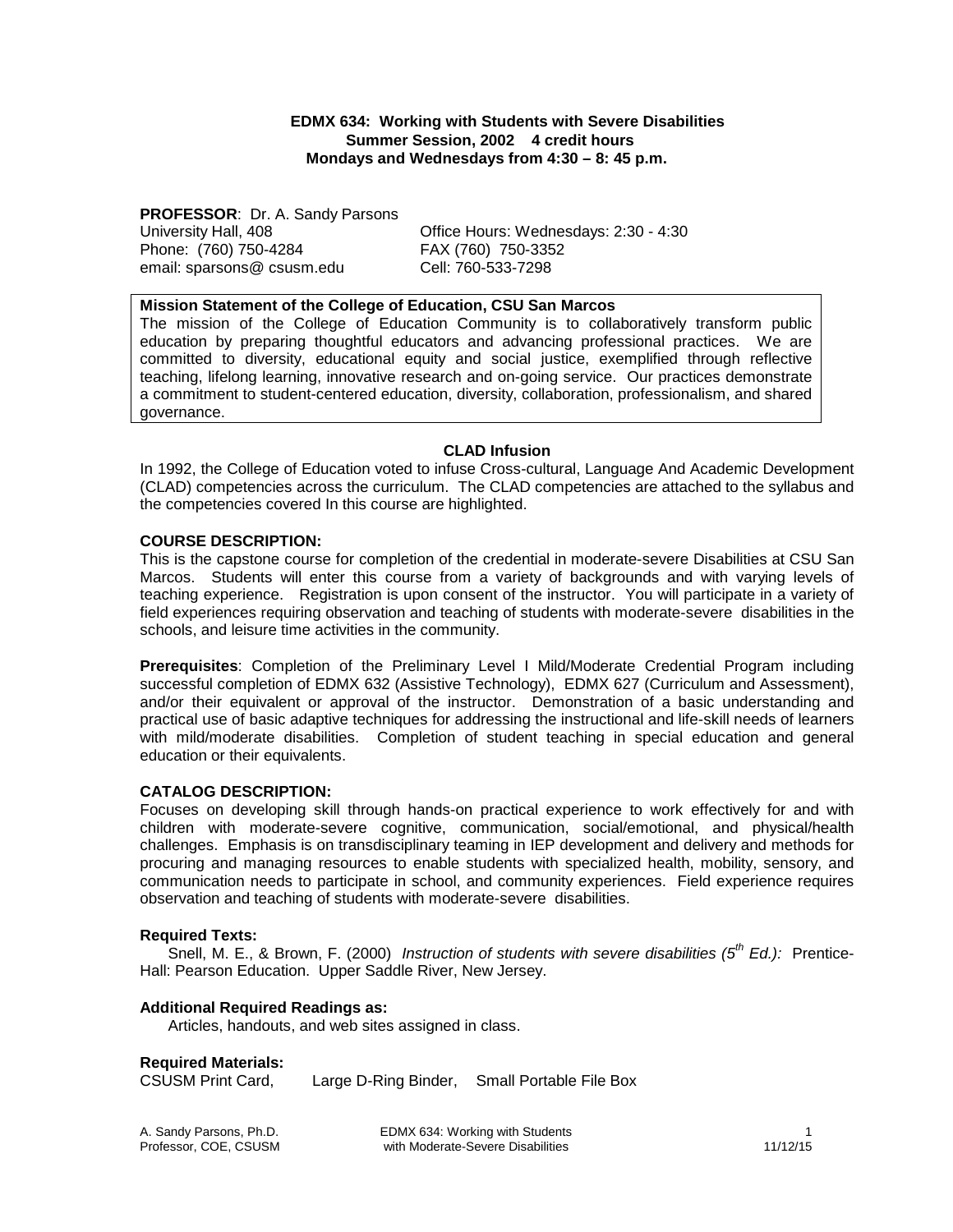## **Content And Performance Goals**

The table below indicates the CTC Level I standards and level of competence addressed by EDEX 533/633 and the level (i.e., knowledge, application) at which each standard is demonstrated.

| M/M/S M/M/S 2 M/S |             | M/S | M/S |
|-------------------|-------------|-----|-----|
| 13                | 25          | 26  | 27  |
|                   | $K/A$ $K/A$ | K/A | K/A |

Key:

M/M/S = Common Mild/ Moderate and Moderate/Severe Education Specialist Competency (number indicates CTC standard addressed)

M/M = Mild/Moderate Education Specialist Competency (number indicates CTC standard addressed)

- M/S = Moderate/Severe Education Specialist Competency (number indicates CTC standard addressed)
- K = Competence at **knowledge** level
- A = Competence at **application** level

# **Competencies in Working with Learners with Severe Disabilities**

Through coursework and practicum experiences, each participant will:

- 1) demonstrate knowledge of legal mandates and regulations governing specialized health care services and how the services may be delivered,
- 2) demonstrate knowledge and skills to work with families and allied school and health personnel (e.g., nurses, physicians, communication specialists, teachers) as a member of a transdisciplinary team,
- 3) demonstrate knowledge and skills to interact safely (e.g., proper handling and positioning methods, equipment use, health considerations) with students with sensory, health care and mobility issues,
- 4) demonstrate knowledge and skills to assess and determine the needs of students with moderate-severe disabilities in academic, functional life skill, cognitive, social/emotional, motor, communication and behavioral domains,
- 5) demonstrate knowledge and skills to implement various approaches for educating students with Autism,
- 6) demonstrate skill in arranging learning environments to accommodate sensory, mobility, and specialized health care needs so as to maintain student dignity and optimize student independence,
- 7) demonstrate knowledge and skills to develop and implement IEPs for students with moderate-severe disabilities,
- 8) demonstrate knowledge and skills to develop and implement accommodations and modifications to enable students' participation in school and community (i.e., home, recreation, vocational) experiences.
- 9) demonstrate knowledge of legal mandates and regulations governing specialized health care services and how the services may be delivered,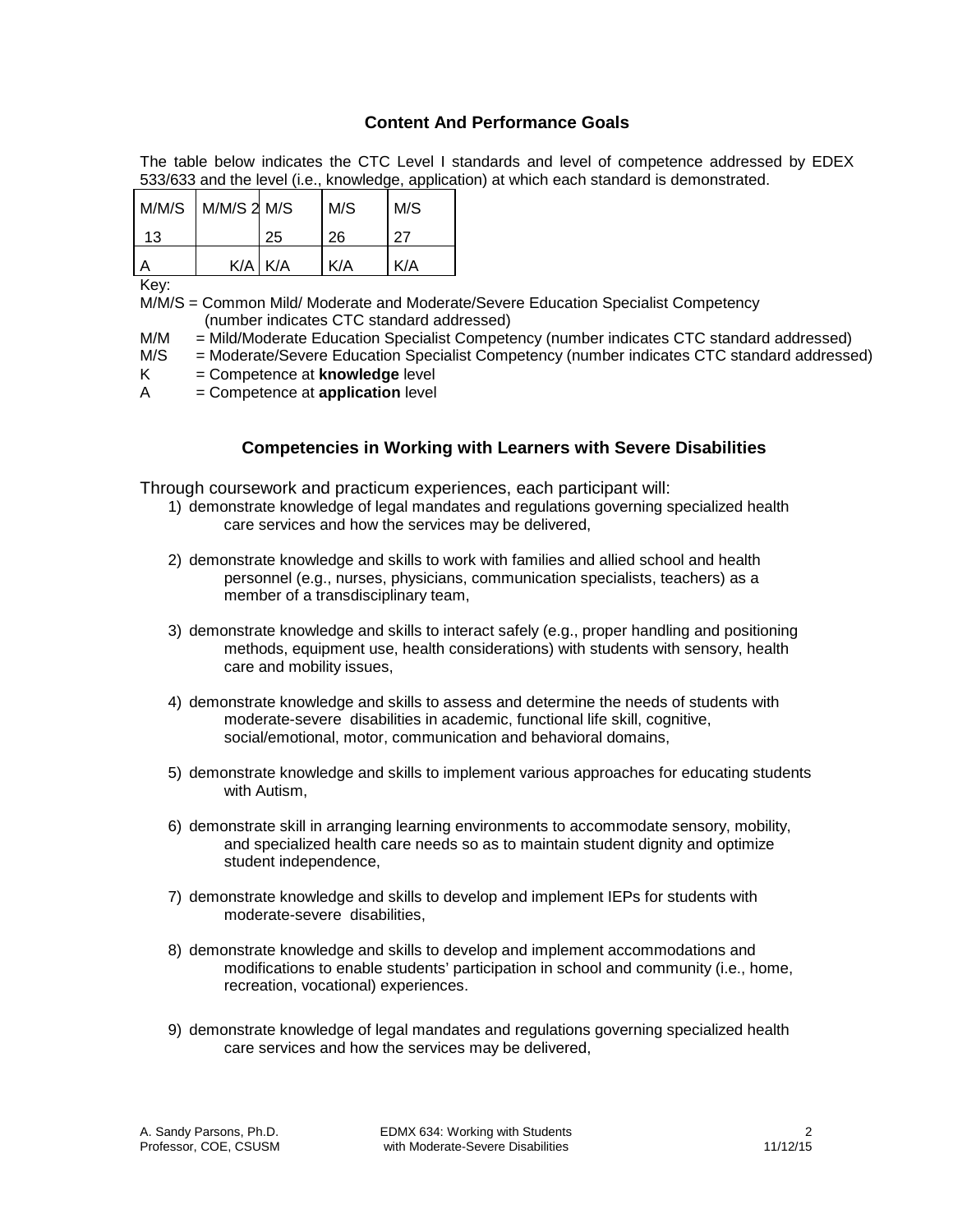- 10) demonstrate knowledge of the roles of the various and allied school and health personnel (e.g., nurses, physicians, communication specialists, occupations therapists, physical therapists, adaptive physical educators, psychologist) in assessing and supporting students,
- 11) demonstrate knowledge and skills to provide and procure support to families of children with multiple health, educational, and social needs,
- 12) demonstrate knowledge and skills to collaborate with families and allied school and health personnel (e.g., nurses, physicians, communication specialists, occupations therapists, physical therapists, adaptive physical educators, classroom teachers) as a member of a transdisciplinary or interdisciplinary team,
- 13) demonstrate knowledge and skills to interact safely (e.g., proper handling and positioning methods, equipment use, health considerations) with students with mobility, health care and mobility issues,
- 14) demonstrate knowledge and skills to implement various positive behavioral change approaches (e.g., TEACCH, pivotal responses, discrete trial, floor time, social stories ),
- 15) demonstrate skill in arranging learning environments to accommodate sensory, mobility, and specialized health care needs so as to maintain student dignity and optimize student independence,
- 16) demonstrate knowledge and skills to develop and implement IFSPs, IEPs, and ITPs for students with moderate-severe disabilities,
- 17) demonstrate knowledge and skills to develop and implement accommodations and modifications to curriculum and instruction to enable students' participation in school and community (i.e., home, recreation, vocational) experiences,
- 18) demonstrate knowledge and skills to determine the needs of students with moderate-severe disabilities in academic, functional life skill, cognitive, social/emotional, motor, communication and behavioral domains,
- 19) demonstrate knowledge and skills in developing and implementing functional curriculum and instruction to promote:
	- a) personal care skills and address sexuality issues,
	- b) functional academics and language skills,
	- c) functional nonverbal communication skills,
	- d) domestic and daily living skills,
	- e) community skills through community-based instruction,
	- f) employment skills and employment options,
	- g) integrated community recreation and leisure opportunities,
	- h) transition to adulthood and supports to promote quality life experiences as an adult,
	- i) post-secondary education options.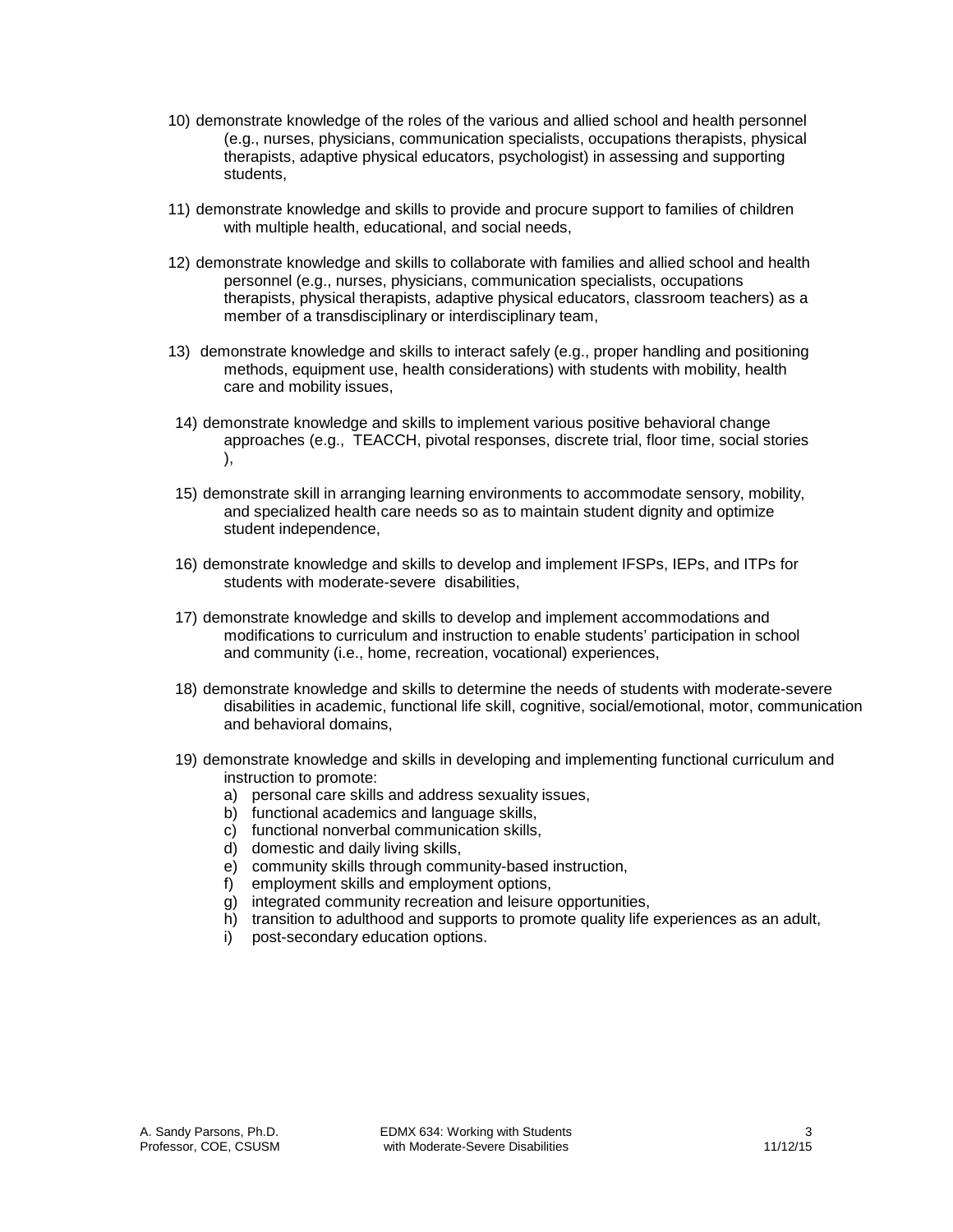## **Administrative Requirements**

**Coe Attendance Policy**: A good student is one who adheres to standards of dependability and promptness. This course is comprised of eight F2F class sessions across an 8-week period. Students who miss more than one of the eight F2F class sessions of this course; or who are late for, or leave early from three or more F2F sessions of this course, will be unable to receive a grade of (A). Students missing more than two F2F class sessions, or who are late or leave early from four or more F2F sessions will be unable to receive a passing grade for this course (C+ or better).

Students are required to keep up with the Web Based Instruction (WBI) component of this course. **Due to the fast pace of this course, DB prompt MUST be posted in the week they are due. Late postings will not receive full points.** Be sure to check the Discussion Board for the prompts and assignments for each week of class. The work for each week is to be completed prior to attending class on Wednesday night. The specific due dates are listed in the syllabus course schedule.

**Assignment Policy**: Each assignment is due on the date indicated on the syllabus. Keep a hard copy of each assignment turned in. Burden of proof of assignment completion is upon the student.

- Plagiarism of any type will result in a failing grade. Students making unauthorized copies of copyrighted microcomputer software will receive a failing grade.
- Students are required to keep a copy of all work in case any work becomes lost. All proof of work accomplished is the responsibility of the student.
- It is strongly advised that students keep up with the assignments from week to week.

**Web Based Instruction Policy**: There are two components to the WBI Discussion Board portion of this course**. Posting your own response** to each of the prompts posted by the professor, and **posting one response to the posting of a peer** for each week of the course. These must be thoughtful posts and not just "I agree with my classmate", or "ditto", or "I think the very same thing". Responses to peers should be in complete thoughts and constructed of several sentences.

**Discussion Board Postings**: Students must post responses to the Weekly Discussion Board prompts before the end of that week of class (by the Tuesday prior to the next Wednesday evening F2F session). These specific dates are listed on your syllabus. Every students is also required to read and respond to at least one posting of peers in the class each week.

**Note**: If you have extraordinary circumstances in your life which impact upon your attendance or assignments, please let us know. If you have any questions or concerns, please contact the instructor.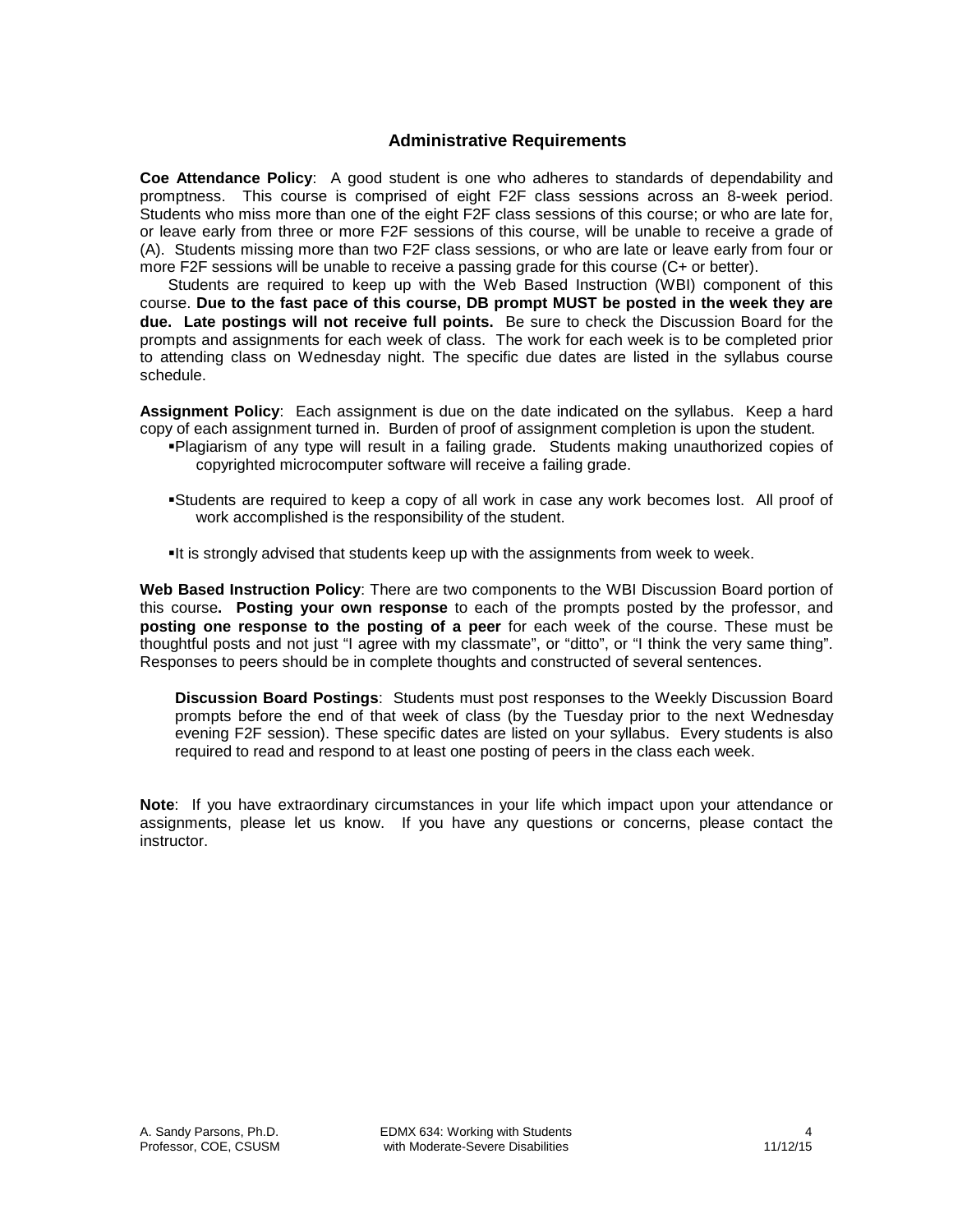## **Academic Requirements EDMX 634 (4 credits) Assignments And Points For Meeting Course Objectives**

| <b>Face 2 Face Components (F2F)</b>                                                               | 230                                                                      |
|---------------------------------------------------------------------------------------------------|--------------------------------------------------------------------------|
| Collaboration/Participation (8 F2F Sessions)<br>Study Guides (7)                                  | 80 (ten points per class meeting)<br>70 (10 points for each Study Guide) |
| Resource Area Report for File (group)                                                             | 50                                                                       |
| *Individual Class Binder Check Off:                                                               | 30                                                                       |
| <b>Field Based Components (FBC)</b>                                                               | 150                                                                      |
| Practicum Participation Log                                                                       |                                                                          |
| This 110 points include the following products:                                                   |                                                                          |
| Daily Reports:                                                                                    | 50 $(5 \t@ 10 = 50)$ for five days in the field                          |
| Leisure Time Reports                                                                              | 60 $(2 \t@ 30 = 60)$ for two Saturday visits                             |
| <b>Synthetic Reflection</b><br>20                                                                 |                                                                          |
| <b>Risk Forms</b><br>10                                                                           |                                                                          |
| <b>Time Sheet</b><br>10                                                                           |                                                                          |
| <b>Web Based Instruction (WBI) Components</b>                                                     | 120                                                                      |
| Participation in weekly discussions                                                               |                                                                          |
| Response to Instructor's Prompts<br>(ten points per week)                                         | 80                                                                       |
| Response to two postings of peers<br>(five points per week)                                       | 40                                                                       |
| <b>TOTAL POINTS:</b>                                                                              | 500                                                                      |
| * All work for this course will be organized into a large binder to be checked off by Dr. Parsons |                                                                          |

# **Collaboration/Participation** (**ten points per class session)**

on the second to the last night of the course.

#### Purpose:

This course is comprised of eight F2F class sessions across an 8-week period. Students who miss more than one of the eight class sessions of this course; or who are late for, or leave early from three or more sessions of this course, will be unable to receive a grade of (A). Students missing more than two class sessions, or who are late or leave early from four or more sessions will be unable to receive a passing grade for this course (C+ or better).

Experts in the education community are scheduled for each class so make ups for missed class sessions are all but impossible. The field of working with individuals with moderate - severe disabilities requires knowledge of many and varied resources and agencies. The purpose of the F2F portion of the course is to provide participants with a weekly opportunity to demonstrate their understanding of critical aspects of this course and application of these ideas to professional practice while interacting with a professional learning community. Do not miss class on Wednesday nights. If an emergency situation arises, please contact Dr. Parsons about your absence.

#### Description:

Be sure to read COE attendance policy stated above under administrative requirements. This course meets in an intensive time period. While this is an advantage to student's summer schedules, it requires very dedicated and consistent attendance during the course. These points are awarded on the basis of arriving on time, having assignments completed and ready, staying the

A. Sandy Parsons, Ph.D. **EDMX 634: Working with Students** 5<br>Professor, COE, CSUSM with Moderate-Severe Disabilities 5 with Moderate-Severe Disabilities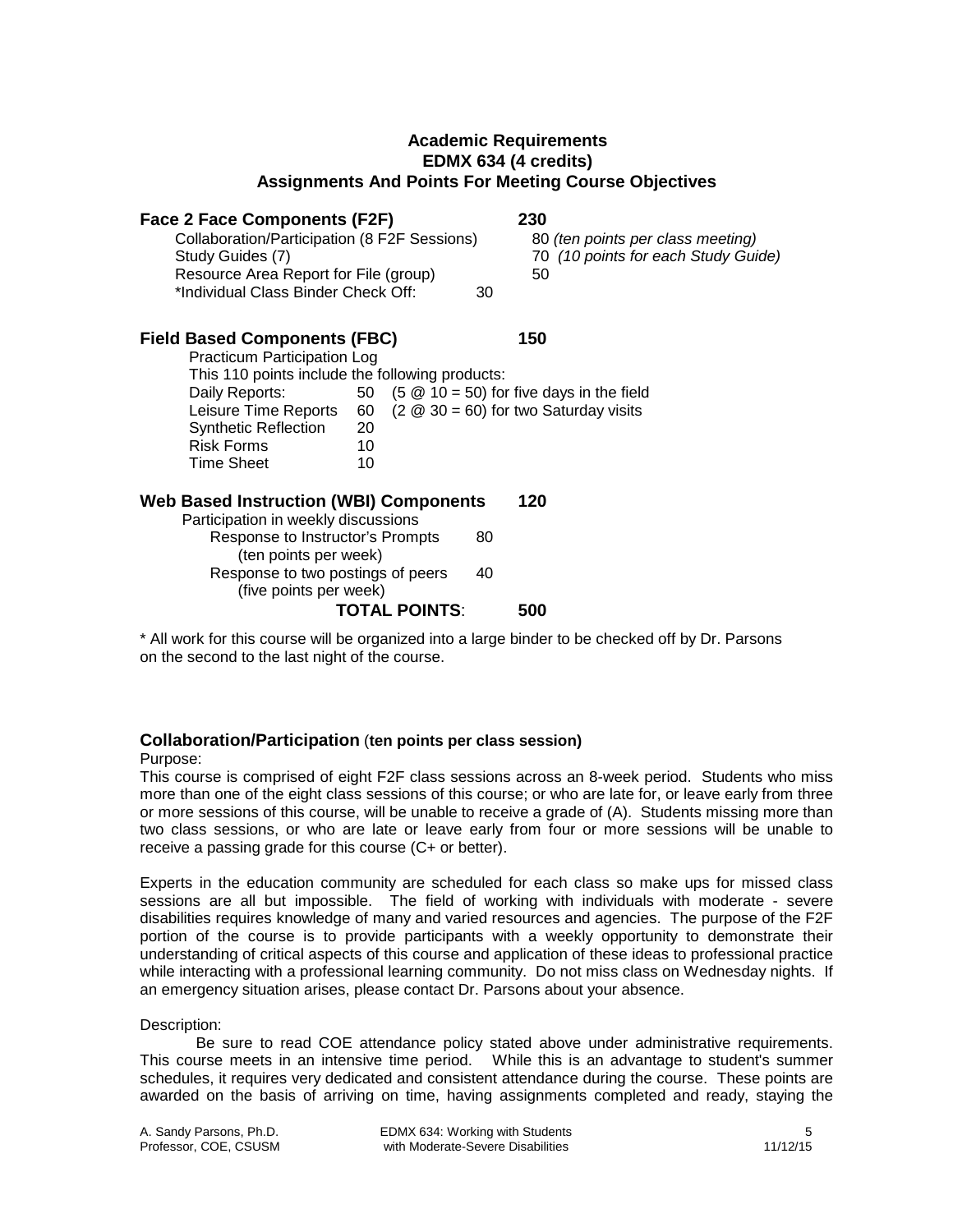entire time of the class. collaborating and cooperating with fellow students and the professor, and overall professional attitudes demonstrated while in class .

Much work for this course is collaborative. In real life, all team members must collaborate and participate in order to accomplish any completed project. Team members are expected to be considerate and group minded in scheduling working sessions to complete course assignments.

#### Criteria for Grading Participation:

Participation points will be assigned on the following criteria: collaborative cooperation in all class activities and group assignments; enthusiasm for the content and activities; respect for the speakers; patience and flexibility with the technology/materials. Arrive on time with all reading completed, and stay the full time of the class session.

When in the computer lab, appropriate use of the lab, hardware and software. Respect for the lab environment and equipment, e.g. absolutely not food or drink in the lab.

#### **Study Guides on the Text:**

The questions to be addressed for each of the Study Guides are provided the class prior to the due date. These Study Guides are also posted on the course web site under the Documents section.

#### Purpose:

To assure that all readings are completed with critical thought and reflection before the class period in which they are discussed. Because group activities and other active learning procedures are used to introduce and reinforce substantial amounts of material covered in this course, the assumption that the readings have been completed prior to class is essential to effective course learning.

#### Description:

Participants will provide typed responses to specific questions provided by the professor on each of the reading assignments during this course. Together, these questions will provide a summary of your readings. The responses to these seven Study Guides must be typed. This assignment must be turned in turned in at the beginning of class the night each is due. Due dates are specified on the course schedule in this syllabus.

These are to be placed in a section for Study Guides in your Portfolio. Participants must also be present in class and prepared to discuss the reading assignments in order to receive full credit for this assignment.

#### Criteria for Evaluation:

Study Guides completed for each class session. Handed in at beginning of each class session. Work maintained in a pocket folder. Late assignments will receive reduced credit.

#### **Sections for the Individual Class Binder:**

Practicum Participation Log (five daily classroom & two leisure time activities) Synthetical Summary of Field Work Resource Area Reports (group) Handouts of Guest Speakers by topic (e.g. parents, agencies, TEACCH, etc.)

## **Practicum Participation Log on practicum work in the field:**

Daily Reports (5)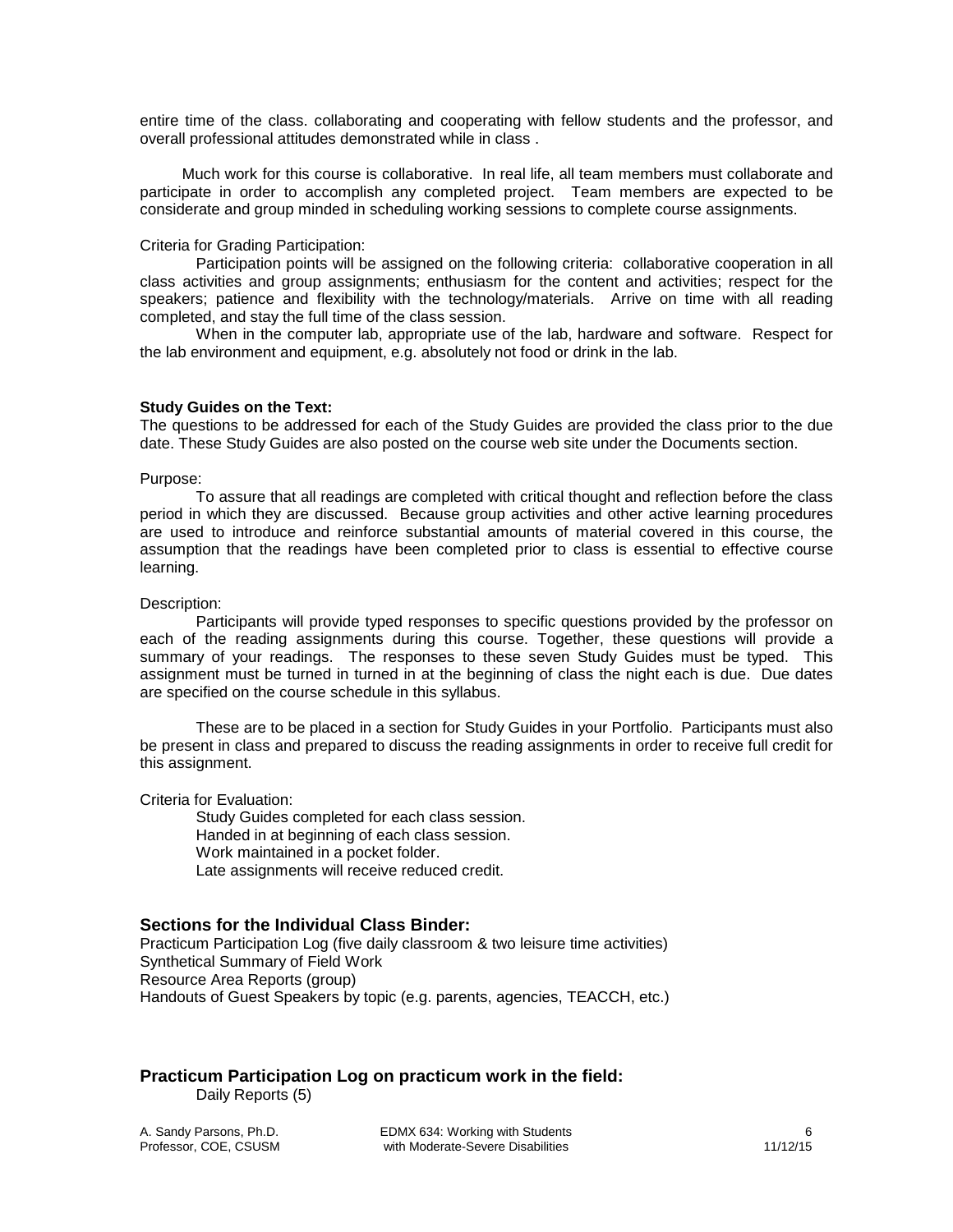Leisure Time Reports (2) Synthetical Summary of Field Experiences (1) Time Sheet with signatures Master Teacher Evaluation Form Risk Forms

## **CALCULATION OF COURSE GRADE**

Points will be totaled for all assignments and percentages will be calculated. Grades are then computed according to the following

#### **GRADING SCALE: (represents percentages of total points)**

| A  | 93-100 | А- | 90-92 |
|----|--------|----|-------|
| B+ | 87-89  | в  | 83-86 |
| в- | 80-82  | C+ | 77-79 |
| C  | 74-76  | C- | 70-73 |

#### **Criteria for Course Grading:** (CSUSM General Catalog for l996-97, page G-3)

A (Excellent): Performance of the student has been at the highest level, showing sustained excellence in meeting all course requirements and exhibiting an unusual degree of intellectual initiative.

B(Good): Performance of the student has been at a high level, showing consistent and effective achievement in meeting course requirements.

C (Satisfactory): Performance of the student has been at an adequate level, meeting the basic requirements of the course.

**NOTE: The minimum acceptable grade for courses in the professional education sequence is C+, but a B average must be maintained.**

D (Passing): Performance of the student has been less than adequate, meeting only the minimum course requirements.

F (Failing): Performance has been such that minimal course requirements have not been met.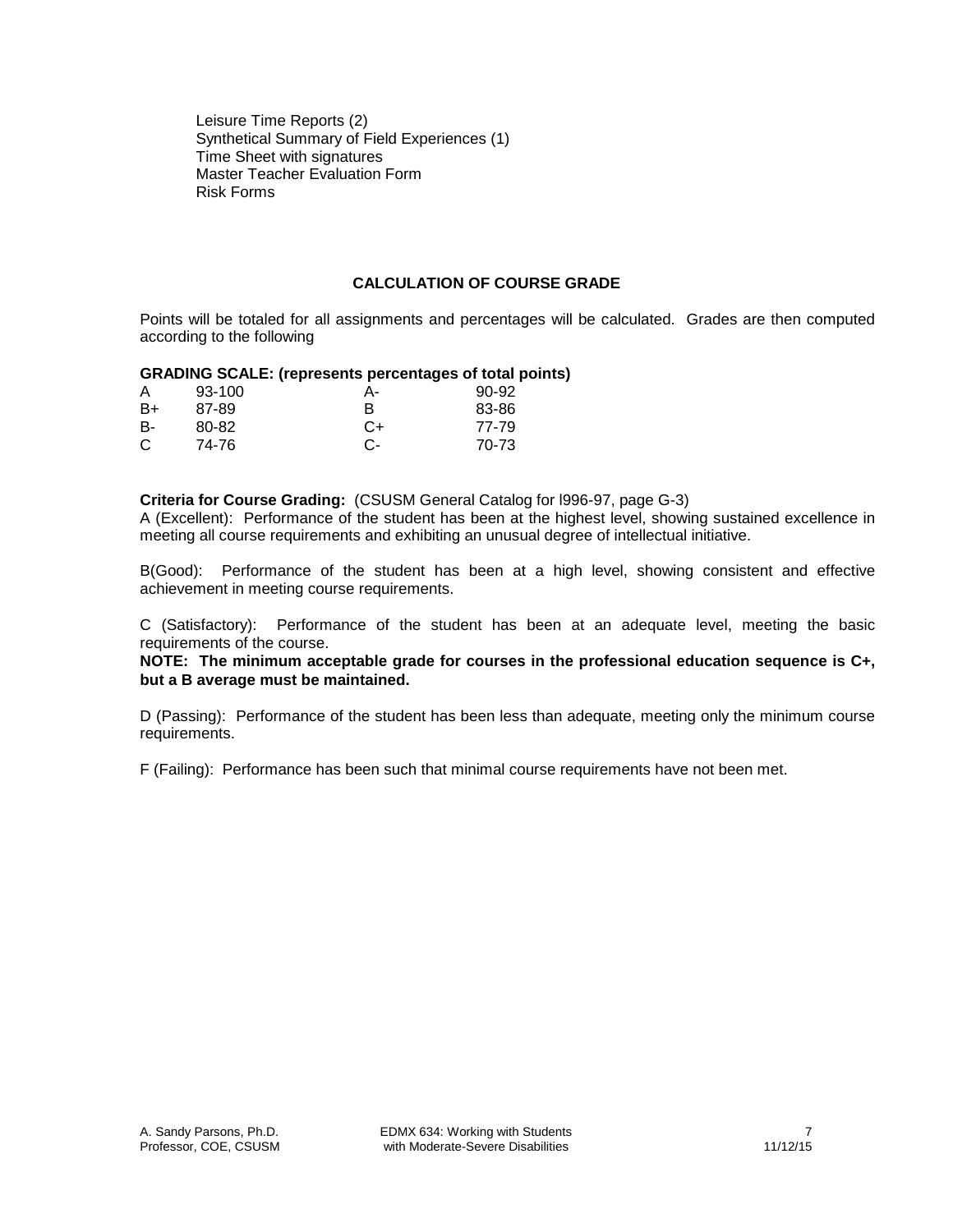# **EDMX 634 Course Schedule, 2002**

| Week#                | <b>Topics</b>                                                     | <b>Readings/Study Guides</b>          | <b>Assignments Due</b>               |
|----------------------|-------------------------------------------------------------------|---------------------------------------|--------------------------------------|
| Week #1<br>6/17 *F2F | <b>Introduction to Partnerships</b><br>Overview of WBI Components | Chapters 1 & 2 read this week,        | Class Attendance,<br>EDMX 634 Survey |
|                      | * Field Placements are Assigned                                   | <b>Prepare Study Guide #2</b>         | <b>Field Placement</b>               |
| *WBI                 | Week One Discussion Board                                         | <b>Complete WBI Prompts</b>           | WBI postings by 6/18                 |
| Week #2              | <b>Approaches to Teaching</b>                                     | Chapters 11 and 12                    | <b>Study Guide #2</b>                |
| 6/19 F2F             |                                                                   | Prepare Study Guides #1 & #3          |                                      |
|                      | (TEACCH, and Autism Spectrum)                                     |                                       |                                      |
| WBI                  | <b>Week Two Discussion Board</b>                                  | <b>Complete WBI Prompts</b>           | WBI postings by 6/25                 |
| Week #3              | <b>Case Coordination and Agencies:</b>                            | Chapters 8 and 15                     | Study Guide #1 & 3                   |
| 6/26 F2F             |                                                                   | <b>Prepare Study Guide #4</b>         |                                      |
| WBI                  | Week Three Discussion Board                                       | <b>Complete WBI Prompts</b>           | WBI postings by 7/02                 |
| Week $#4$            | <b>Community Schools</b>                                          | Chapters 3 & 10                       | Study Guide #4 is due                |
| 7/03 F2F             |                                                                   | <b>Prepare Study Guide #5</b>         |                                      |
|                      | Assessment Issues in Severe Disabilities                          |                                       |                                      |
| <b>WBI</b>           | <b>Week Four Discussion Board</b>                                 | <b>Complete WBI Prompts</b>           | WBI postings by 7/09                 |
| Week $#5$            | <b>Orthopedic and Health Impairments</b>                          | Chapters 7 & 9                        | Study Guide #5 is due                |
| 7/10 F2F             |                                                                   | <b>Prepare Study Guide #6</b>         |                                      |
| <b>WBI</b>           | Week Five Discussion Board WBI                                    | <b>Complete WBI Prompts</b>           | WBI postings by 7/16                 |
|                      |                                                                   | <b>EDMX 634 Course Schedule, 2002</b> |                                      |